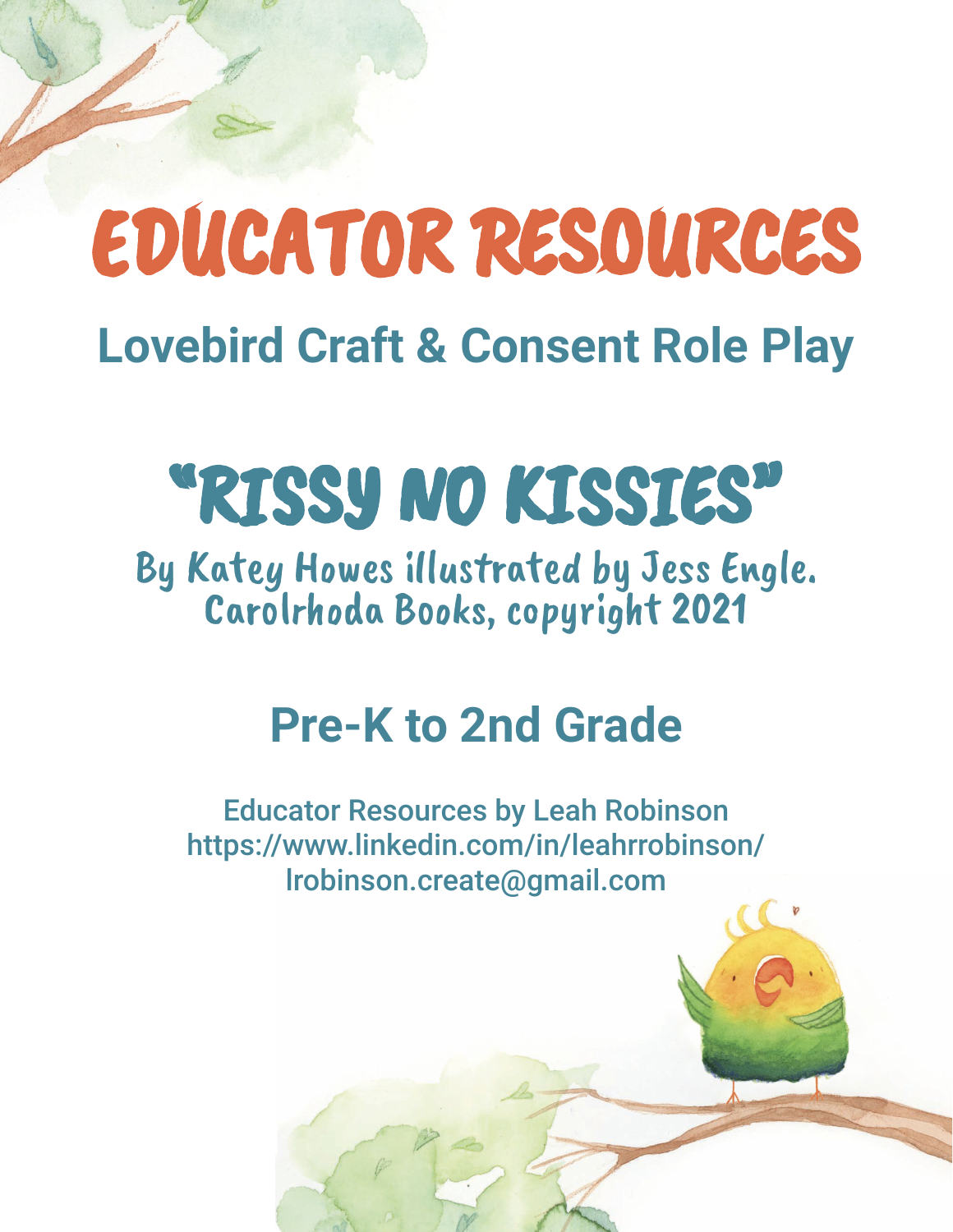# TABLE OF CONTENTS

### **Lovebird Craft & Consent Role Play**

**Learning Goal**: Students will use the story "Rissy No Kissies" to create a lovebird craft and engage in age appropriate role play scenarios exploring consent at school and at home.

**Learning Standards**: Kindergarten - 2nd Grade ELA and SEL 3

#### **Learning Activities**

#### 1. Lovebird Craft

|                   | • Student Handout $\cdots$ $\cdots$ $\cdots$ $\cdots$ $\cdots$ $\cdots$ $\cdots$ $\cdots$ $\cdots$ $\cdots$ $\cdots$ |  |  |  |  |  |  |  |
|-------------------|----------------------------------------------------------------------------------------------------------------------|--|--|--|--|--|--|--|
| Concept Dole Dlay |                                                                                                                      |  |  |  |  |  |  |  |

#### <u>Consent Role Play</u>

| Student Handout (1998) Student Handout (1997) |  |
|-----------------------------------------------|--|
|                                               |  |

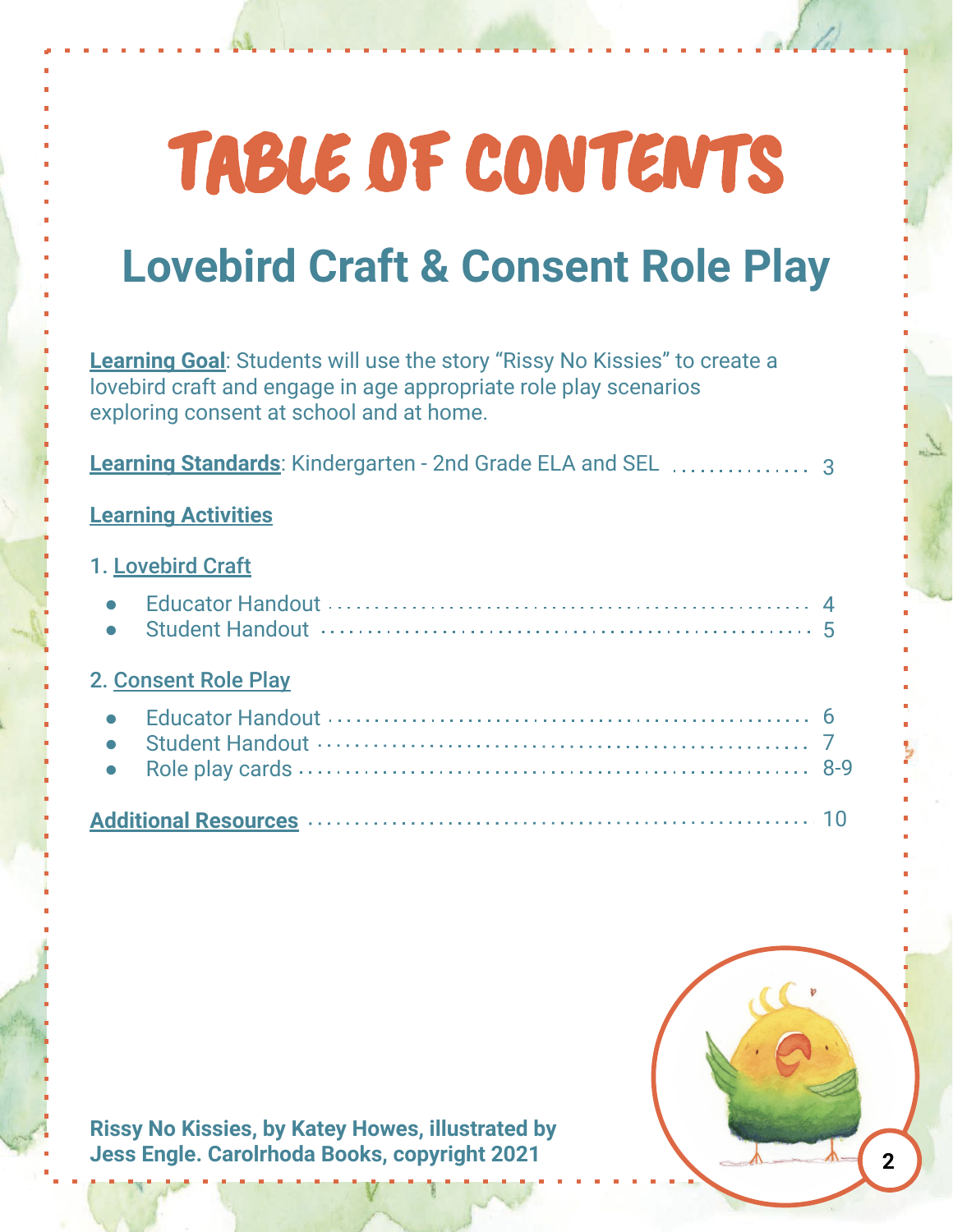### LEARNING STANDARDS **COMMON CORE ELA & SEL**

| <b>Strand</b>                                        | Kindergarten                                                                                                                                                                                | <b>1st Grade</b>                                                                                                                                                                                                                                   | 2nd Grade                                                                                                                                                                                                                                                     |
|------------------------------------------------------|---------------------------------------------------------------------------------------------------------------------------------------------------------------------------------------------|----------------------------------------------------------------------------------------------------------------------------------------------------------------------------------------------------------------------------------------------------|---------------------------------------------------------------------------------------------------------------------------------------------------------------------------------------------------------------------------------------------------------------|
| <b>Reading:</b><br><b>Literature</b>                 | CCSS.ELA-LITERACY.RL.K.1<br>With prompting and support, ask and answer<br>questions about key details in a text.                                                                            | CCSS.ELA-LITERACY.RL.1.1<br>Ask and answer questions about key details in<br>a text.                                                                                                                                                               | CCSS.ELA-LITERACY.RL.2.3<br>Describe how characters in a story respond<br>to major events and challenges.                                                                                                                                                     |
|                                                      | CCSS.ELA-LITERACY.RL.K.3<br>With prompting and support, identify<br>characters, settings, and major events in a<br>story.                                                                   | CCSS.ELA-LITERACY.RL.1.2<br>Retell stories, including key details, and<br>demonstrate understanding of their central<br>message or lesson.                                                                                                         | CCSS.ELA-LITERACY.RL.2.6<br>Acknowledge differences in the points of<br>view of characters, including by speaking in<br>a different voice for each character when<br>reading dialogue aloud.                                                                  |
|                                                      | CCSS.ELA-LITERACY.RL.K.10<br>Actively engage in group reading activities<br>with purpose and understanding.                                                                                 | CCSS.ELA-LITERACY.RL.1.3<br>Describe characters, settings, and major<br>events in a story, using key details.                                                                                                                                      | CCSS.ELA-LITERACY.RL.2.7<br>Use information gained from the<br>illustrations and words in a print or digital<br>text to demonstrate understanding of its<br>characters, setting, or plot.                                                                     |
| <b>Speaking</b><br>and<br><b>Listening</b>           | CCSS.ELA-LITERACY.SL.K.1<br>Participate in collaborative conversations with<br>diverse partners about kindergarten topics<br>and texts with peers and adults in small and<br>larger groups. | CCSS.ELA-LITERACY.SL.1.1<br>Participate in collaborative conversations with<br>diverse partners about grade 1 topics and texts<br>with peers and adults in small and larger<br>groups.                                                             | Participate in collaborative conversations<br>with diverse partners about grade 2 topics<br>and texts with peers and adults in small and<br>larger groups.                                                                                                    |
|                                                      | CCSS.ELA-LITERACY.SL.K.4<br>Describe familiar people, places, things, and<br>events and, with prompting and support,<br>provide additional detail.                                          | CCSS.ELA-LITERACY.SL.1.4<br>Describe people, places, things, and events<br>with relevant details, expressing ideas and<br>feelings clearly.                                                                                                        | CCSS.ELA-LITERACY.SL.2.1.B<br>Build on others' talk in conversations by<br>linking their comments to the remarks of<br>others.                                                                                                                                |
|                                                      | CCSS.ELA-LITERACY.SL.K.6<br>Speak audibly and express thoughts, feelings,<br>and ideas clearly.                                                                                             | CCSS.ELA-LITERACY.SL.1.5<br>Add drawings or other visual displays to<br>descriptions when appropriate to clarify ideas,<br>thoughts, and feelings.                                                                                                 | CCSS.ELA-LITERACY.SL.2.2<br>Recount or describe key ideas or details<br>from a text read aloud or information<br>presented orally or through other media.                                                                                                     |
| <b>Language</b>                                      | CCSS.ELA-LITERACY.L.K.5.C<br>Identify real-life connections between words<br>and their use (e.g., note places at school that<br>are colorful).                                              | CCSS.ELA-LITERACY.L.1.5.C<br>Identify real-life connections between words<br>and their use (e.g., note places at home that<br>are cozy).                                                                                                           | CCSS.ELA-LITERACY.L.2.5<br>Demonstrate understanding of word<br>relationships and nuances in word<br>meanings.                                                                                                                                                |
|                                                      | CCSS.ELA-LITERACY.L.K.6<br>Use words and phrases acquired through<br>conversations, reading and being read to, and<br>responding to texts.                                                  | CCSS.ELA-LITERACY.L.1.6<br>Use words and phrases acquired through<br>conversations, reading and being read to, and<br>responding to texts, including using frequently<br>occurring conjunctions to signal simple<br>relationships (e.g., because). | CCSS.ELA-LITERACY.L.2.6<br>Use words and phrases acquired through<br>conversations, reading and being read to,<br>and responding to texts, including using<br>adjectives and adverbs to describe (e.g.,<br>When other kids are happy that makes me<br>happy). |
| <b>Social</b><br><b>Emotional</b><br><b>Learning</b> | Standard 4. SOCIAL AWARENESS -<br>Individual has the ability to take the<br>perspective of and empathize with others<br>from diverse backgrounds and cultures.                              | Standard 4. SOCIAL AWARENESS -<br>Individual has the ability to take the<br>perspective of and empathize with others from<br>diverse backgrounds and cultures.                                                                                     | Standard 4. SOCIAL AWARENESS -<br>Individual has the ability to take the<br>perspective of and empathize with others<br>from diverse backgrounds and cultures.                                                                                                |
|                                                      | Standard 5. SOCIAL MANAGEMENT -<br>Individual has the ability to make safe and<br>constructive choices about personal behavior<br>and social interactions.                                  | Standard 5. SOCIAL MANAGEMENT -<br>Individual has the ability to make safe and<br>constructive choices about personal behavior<br>and social interactions.                                                                                         | Standard 5, SOCIAL MANAGEMENT -<br>Individual has the ability to make safe and<br>constructive choices about personal<br>behavior and social interactions.                                                                                                    |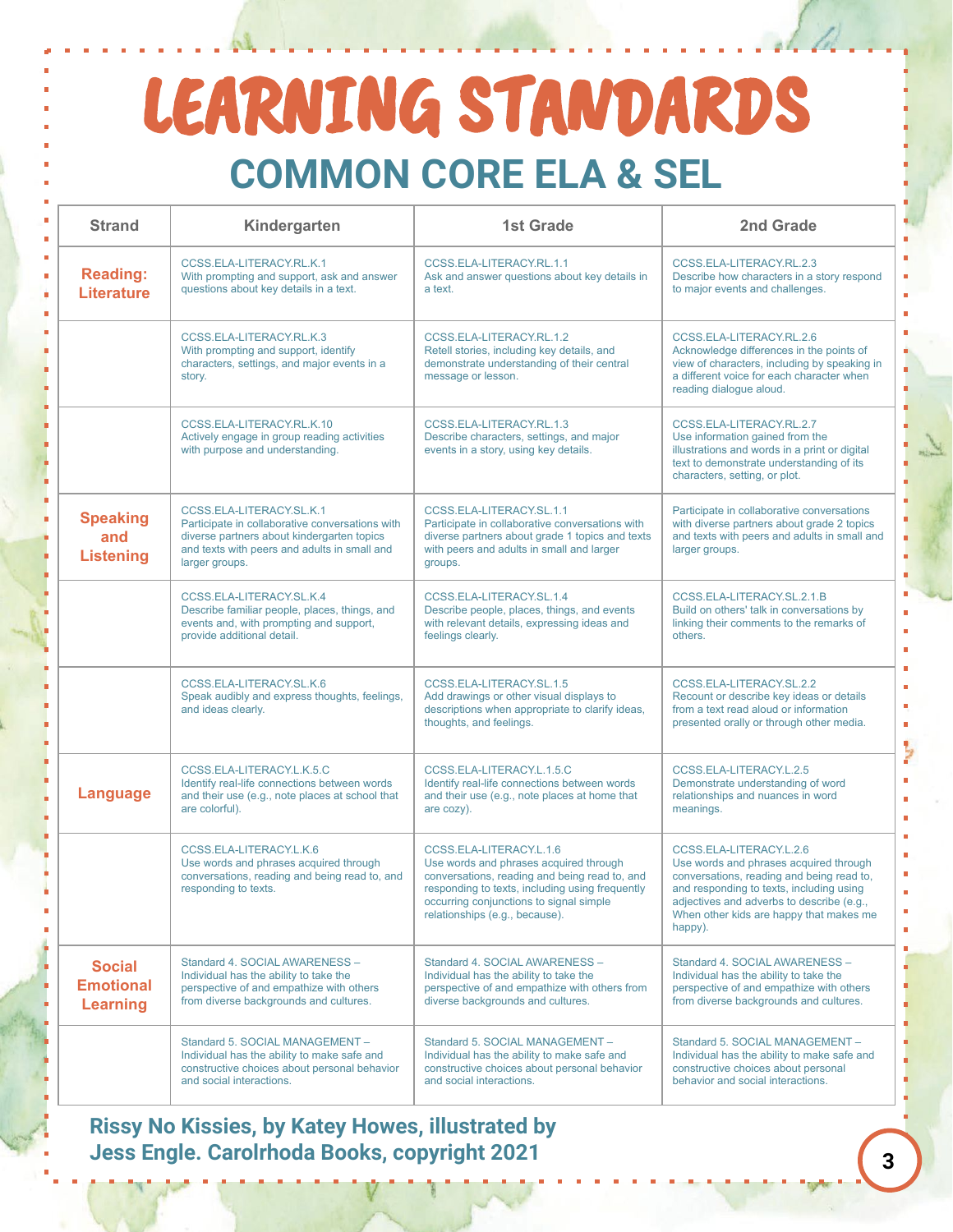## LOVEBIRD CRAFT  **Educator Handout**

Scissors, glue (or tape) Markers, crayons (or paint) Extras: googly eyes, feathers,

#### **Time:** 1 hour

#### **Materials:**

- Rissy No Kissies
- **Student Handout**
- Small bag or toilet paper roll
- Construction paper

#### **Instruction:**

1. Explain: The purpose of this activity is to create mental images to understand the story, Rissy No Kissies, and to create a bird craft inspired by the story, for a role play game later on.

tissue paper

- 2. Read: Rissy No Kissies
	- a. Students close their eyes and make mental images while listening to the story.
	- b. Afterwards, each student reports something they imagined.
	- c. Re-read the story showing them the pictures, having older students take turns reading.
	- d. Ask students how their mental images compared to the actual images. What was similar? What was different?
- 3. Create: Bird Craft
	- a. Students will make a bird character inspired by their mental images. It can be based on a character from the book, their favorite bird from the wild or one from their imagination.
	- b. Consider having an example made and a picture of Rissy to reference. For younger students, have the shapes pre-drawn for them to cut out or pre-cut for them to glue on.
	- c. Use the student handout to plan and guide their creation.
	- d. Have them look back at the book to get ideas for how to show feelings with eye and eyebrow shapes.
- 4. Share: Bird Craft
	- a. Its name (if they gave it one).
	- b. A description of the colors and shapes they used and why.
	- c. Did anything change from their plan to the final creation?

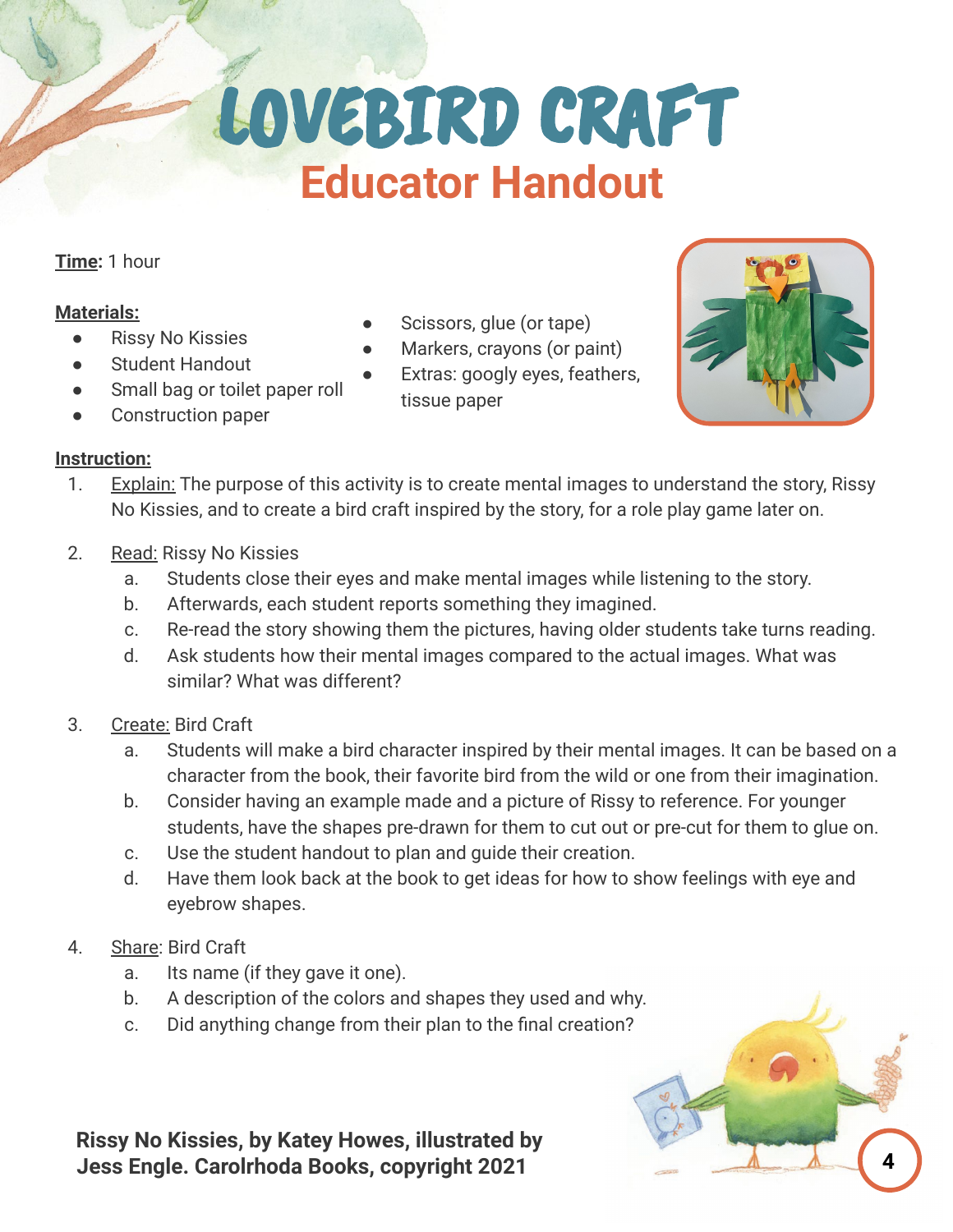### LOVEBIRD CRAFT  **Student Handout**

### WRITE YOUR IDEA

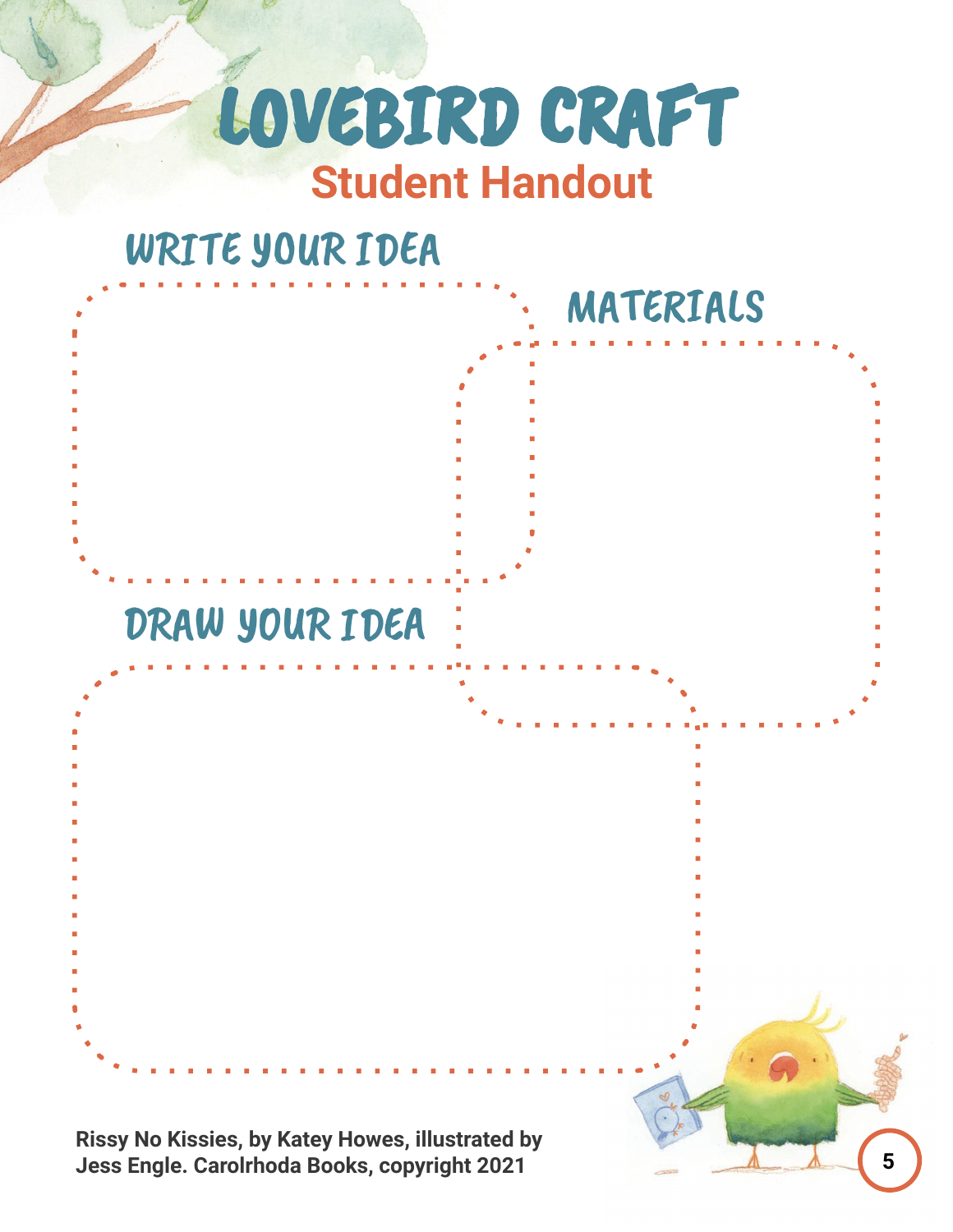### CONSENT ROLE PLAY  **Educator Handout**

#### **Materials:**

- Rissy No Kissies (See the Notes to Kids and Caregivers in the back of the book)
- Bird Craft
- Student Handout My Likes and Dislikes
- Role Play Cards (print double sided  $+$  cut out)

#### **Instruction:**

- 1. Explain: The purpose of this lesson is to learn about and practice consent by acting out different situations inspired by Rissy No Kissies that may come up at school and at home.
- 2. What is Respect? What does it mean to respect someone or something? Can you give an example? Respect is an important part of practicing consent.
- 3. Consent: is asking permission before we do something and respecting a person's words, choices and feelings, with our actions.
- 4. What are Feelings? Have students list as many as they can. Consider drawing each (or having students draw) to refer back to. What signs tell us that someone is feeling (sad, happy, angry, surprised, embarrassed, etc?) What else can we do to find out how someone is feeling? - *Ask them.*
- 5. Read *A Note to Kids*: in the back of the book, together, having older students take turns reading.
- 6. Identify and Share: Student Handout My Likes and Dislikes
	- a. Students draw themselves in the center or write their name.
	- b. Circle the thumbs up if they like something or thumbs down if they do not like it.
	- c. For the dislikes, write or draw what they like instead. Ask for volunteers to share.
- 7. Re-Read Rissy No Kissies: Pause at each encounter Rissy has and and ask students…
	- a. How do you think Rissy is feeling? How can you tell?
	- b. Do you think the other person/people understood how Rissy was feeling? Why/why not?
	- c. What was different with the interaction between Rissy and her mother after the situation at school? - *Rissy's mother listened, respected and reassured her. Rissy now has the words to express her needs.*
	- d. How did Rissy feel after people understood and respected her no kissies choice? *"safe, warm and snug"*
- 8. Play: Consent Role Play Game
	- a. Model one of the scenarios for the class, by reading and acting it out with a volunteer.
	- b. Students use their bird craft from the prior lesson and role play cards to practice consent.
	- c. Students pair up OR play the game as a class. Pre or early readers will need help reading the cards. This would be a great activity to pair up younger and older students.
	- d. Make sure each student leads an even AND odd scenario to explore both perspectives, of someone who is uncomfortable with touch (1, 3) and someone responding to another's discomfort or needs (2, 4).
	- e. Encourage them to act it out on their own before they read the ideas on the back.
	- f. Students can create their own scenarios too.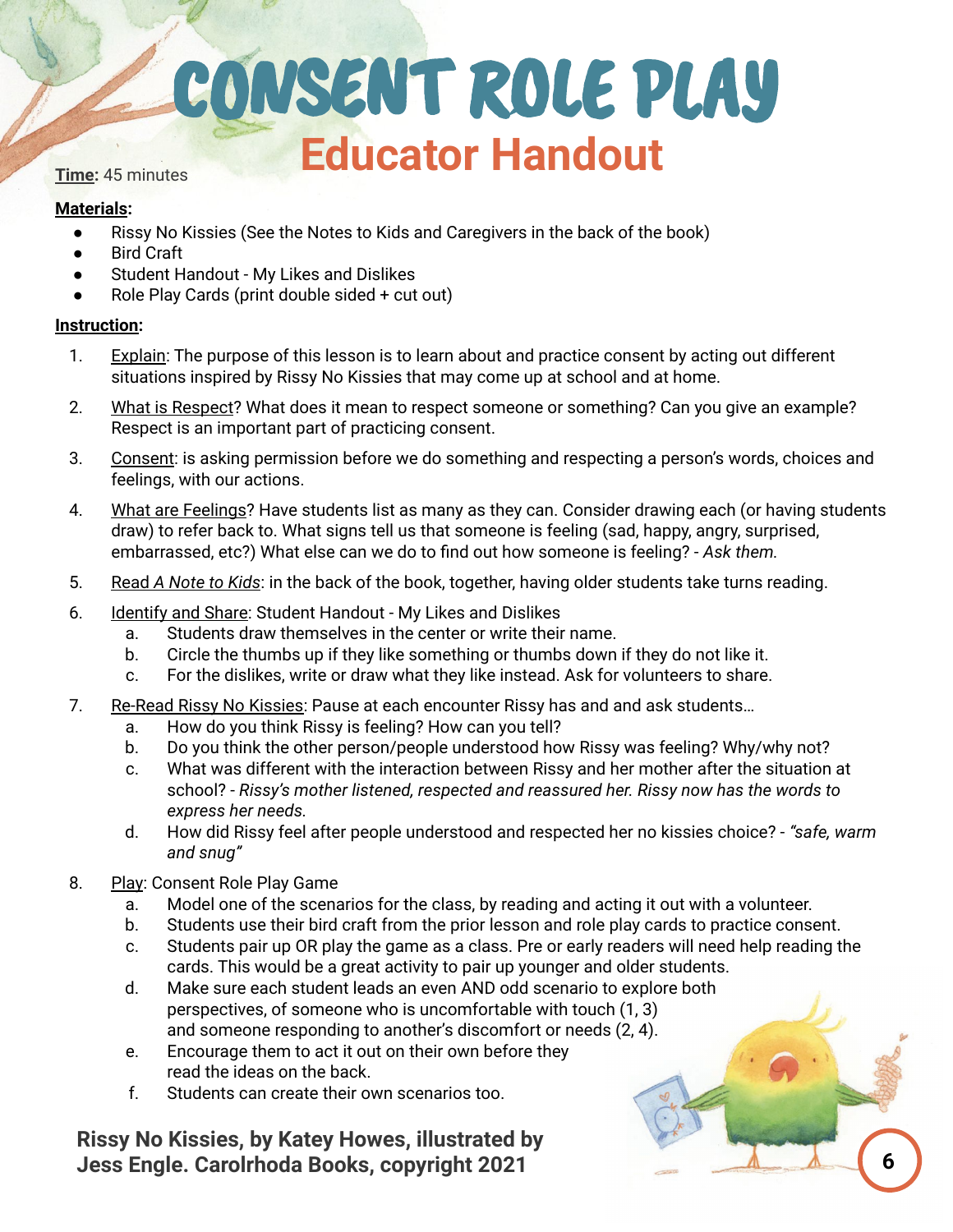## CONSENT ROLE PLAY  **Student Handout - My Likes and Dislikes**



**7**

 **Jess Engle. Carolrhoda Books, copyright 2021**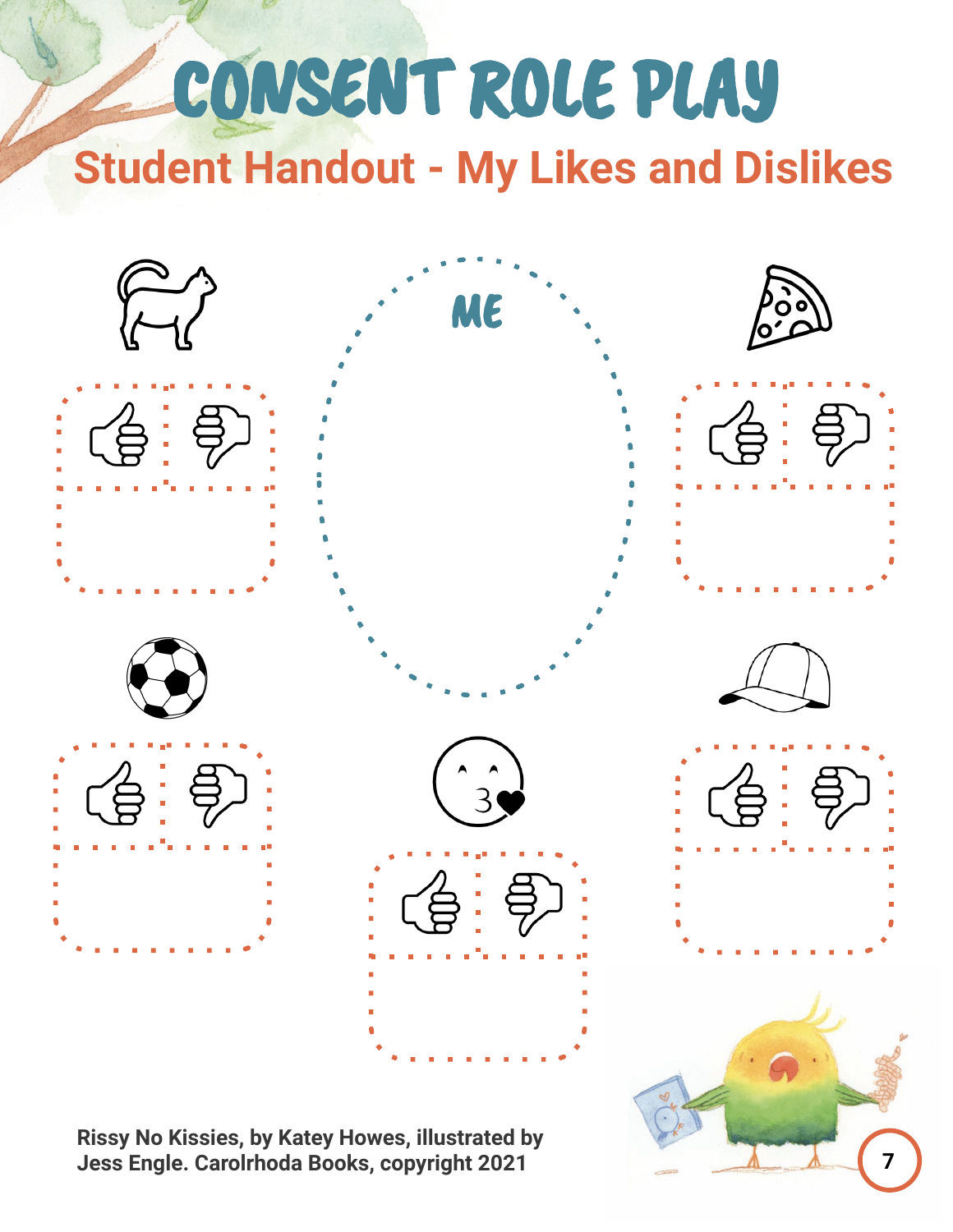#### AT SCHOOL - CARD 1

It is the end of the first day of school and a new friend wants to say goodbye with a hug. Hugs make you feel icky.

**What could you do?** 



### AT HOME - CARD 1

You go over to a friend's house and they want to play tag. You feel nervous about being chased and tagged and do not want to play.

**What could you do?** 



#### AT SCHOOL - CARD 2

Your friend scraped their knee at recess and is upset. You would like to put your arm around them but are not sure if that will help.

**What could you do?** 



### $AT HOME - CAPD 2$

Your younger sibling, who cannot use their words yet, is playing in their bouncy swing and you want to bounce and push them in the swing.

**What could you do?** 



#### AT SCHOOL - CARD 3

Your class is taking a walking field trip to a park and your teacher says to hold hands to cross the street. Holding hands makes you feel uncomfortable.

**What could you do?** 



#### $AT HOME - CAPD 3$

An aunt, who lives in another state, is coming to visit. You have not seen her for a year, but remember she likes to kiss hello. You do not like to be kissed.

**What could you do?**



#### AT SCHOOL - CARD 4

A classmate is wearing a new shirt with a sequins robot on the front. You really want to make the sequence change color.

**What could you do?** 



#### $AT HOME - CAPD 4$

A friend comes over to play and wants to read a book in the hammock with you. You want to read a book but do not like sharing the hammock because you feel squished.

**What could you do?**

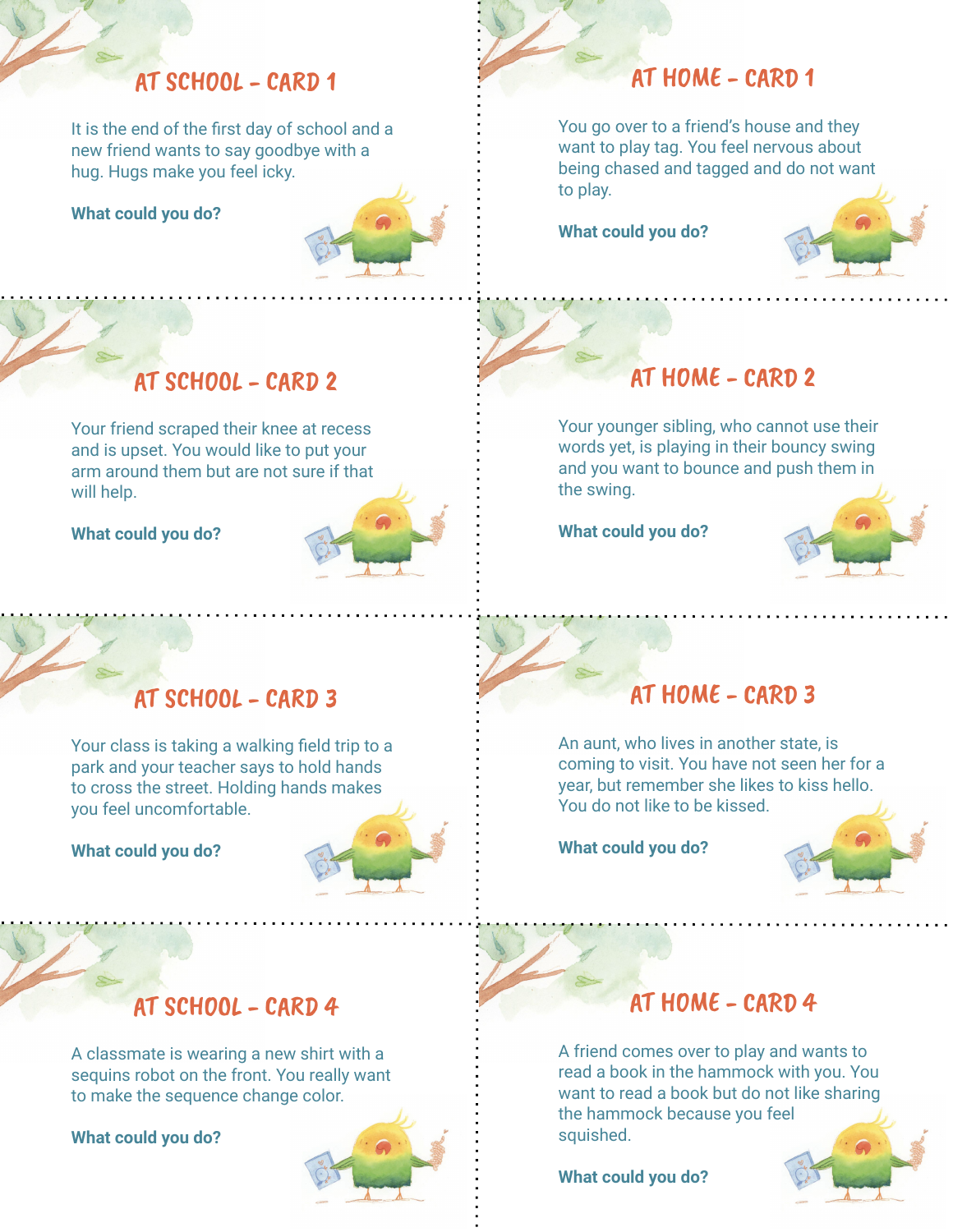#### You could...

- Tell your friend that you don't like to play tag.
- "I don't like being chased and tagged, but do like hide and seek."

#### You could...

- Ask your sibling if they want to be bounced or pushed in their swing. Pay attention to their facial expression to see how they feel.
- "Would you like it if I bounced you?"

#### You could...

- Tell your parent how you feel before she arrives.
- "Auntie, I don't like kisses but I love high fives."

#### You could...

- Tell your friend how you feel.
- Suggest something else to do.
- "I don't like feeling squished on the hammock. How about we take turns on the hammock and read a book on the couch instead? "

#### You could...

- Tell your new friend what you prefer instead of hugs.
- "I don't like hugs, but I love secret handshakes? Want to make one?"

### You could...

- Ask them how you can help.
- "How can I help you?"
- "Would it be ok if I put my arm around you?"

#### You could...

- Tell the teacher that holding hands makes you feel uncomfortable.
- "Is there another way I can cross the street with everyone?"

### You could...

- Ask your friend to show you how the sequins changes or ask if you can try it.
- "What happens when you move the sequins on your shirt?"
- "Can I make the robot change color?"